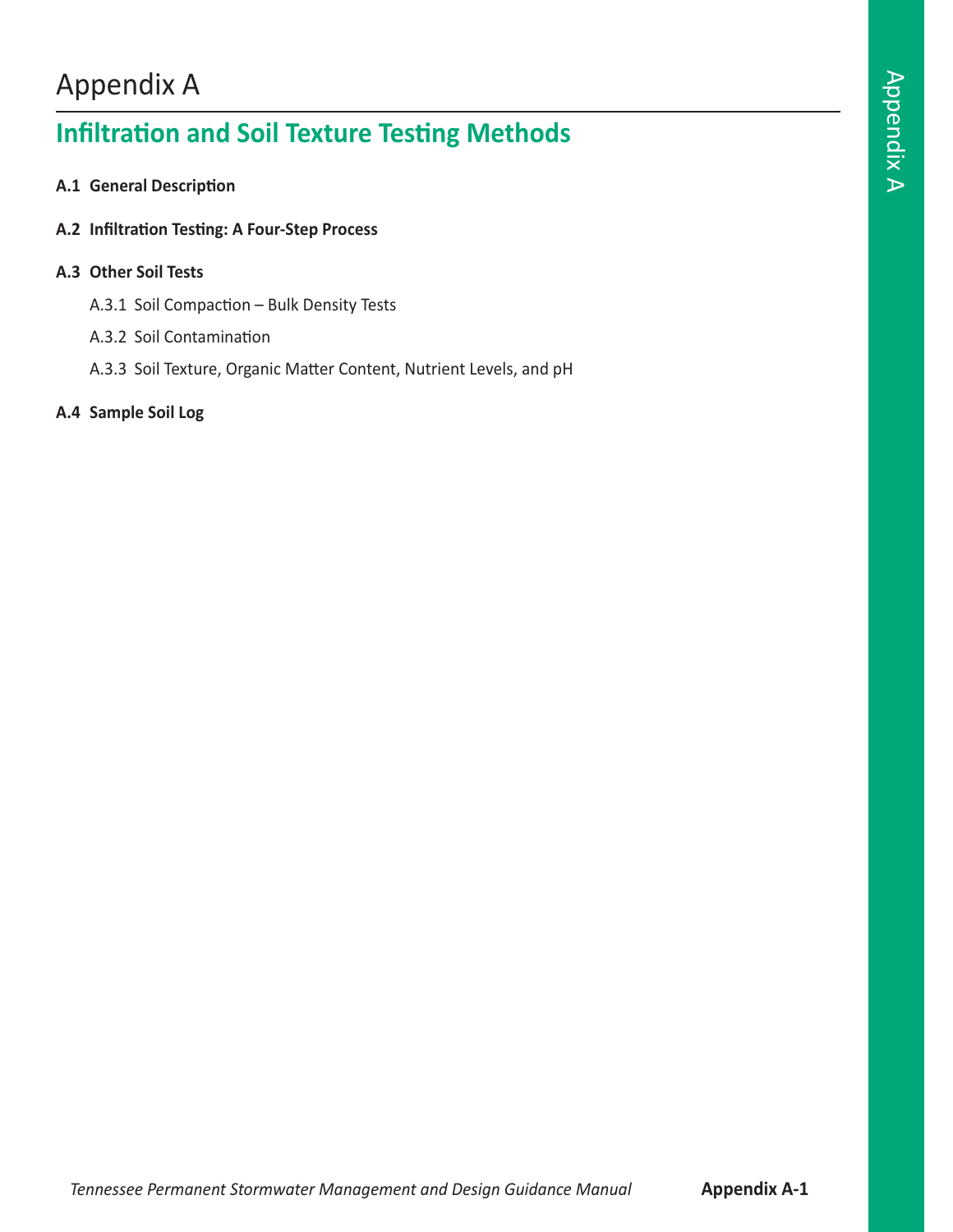## **Infiltration and Soil Texture Testing Methods**

## n**A.1 General Description**

Sites can be defined as unsuitable for infiltration SCMs and soil-based SCMs due to natural or built site limitations (see Chapter 3). However, if suitable areas exist, these areas must be identified early in the Stormwater Management Concept Plan phase (see Chapter 2) and utilized to the greatest extent practicable.

This soil testing protocol describes the necessary field testing procedures to:

- Understand and evaluate site soil conditions: soil compaction (soil porosity) and missing soil components (including microorganisms and organic matter) needed to reestablish the soil's long-term capacity for infiltration, storage, and pollutant removal;
- Obtain the required data for infiltration SCM design; and
- Help determine which SCMs are suitable at a site and at what locations.

Qualified professionals who can substantiate by qualifications/experience their ability to carry out the evaluation (such as soil scientists, agronomists, civil engineers with appropriate experience, geotechnical engineers, and trained technicians) should evaluate the soil test pits and soil samples. A professional experienced in observing and evaluating soil conditions is necessary to ascertain conditions that might affect SCM performance (e.g., clay layers, groundwater movement, etc.).

As with all field work and testing, attention should be given to all applicable Occupational Safety and Health Administration (OSHA) regulations and local guidelines related to earthwork and excavation. Digging and excavation should never be conducted without adequate notification through the Tennessee One Call system (phone 811). Excavations should never be left unsecured or unmarked, and all applicable authorities should be notified prior to any work.

Detailed soil testing for compaction and soil fertility is described in Section III, after infiltration testing.

## **A.2** Infiltration Testing: A Four-Step Process

Infiltration testing is a four-step process to obtain the necessary data for the design of the Stormwater Management Plan. The four steps include:

1. Desktop analysis – conducted prior to Stormwater Management Concept Plan Submittal

- Based on available published site-specific data
- Includes consideration of proposed development plan
- Used to identify potential SCM locations and testing locations
- Prior to field work, onsite screening test may be conducted (visual observation of site conditions)

## 2. Test pit observation or soil boring

- Includes multiple testing locations
- Provides an understanding of subsurface conditions
- Identifies limiting conditions

## 3. Infiltration testing

- Must be conducted onsite
- Different testing methods available
- Alternate methods for additional screening and verification testing
- 4. Consideration of infiltration rate in design and modeling application
	- Determination of a suitable infiltration rate for design calculations
	- Consideration of SCM drawdown
	- Consideration of peak rate attenuation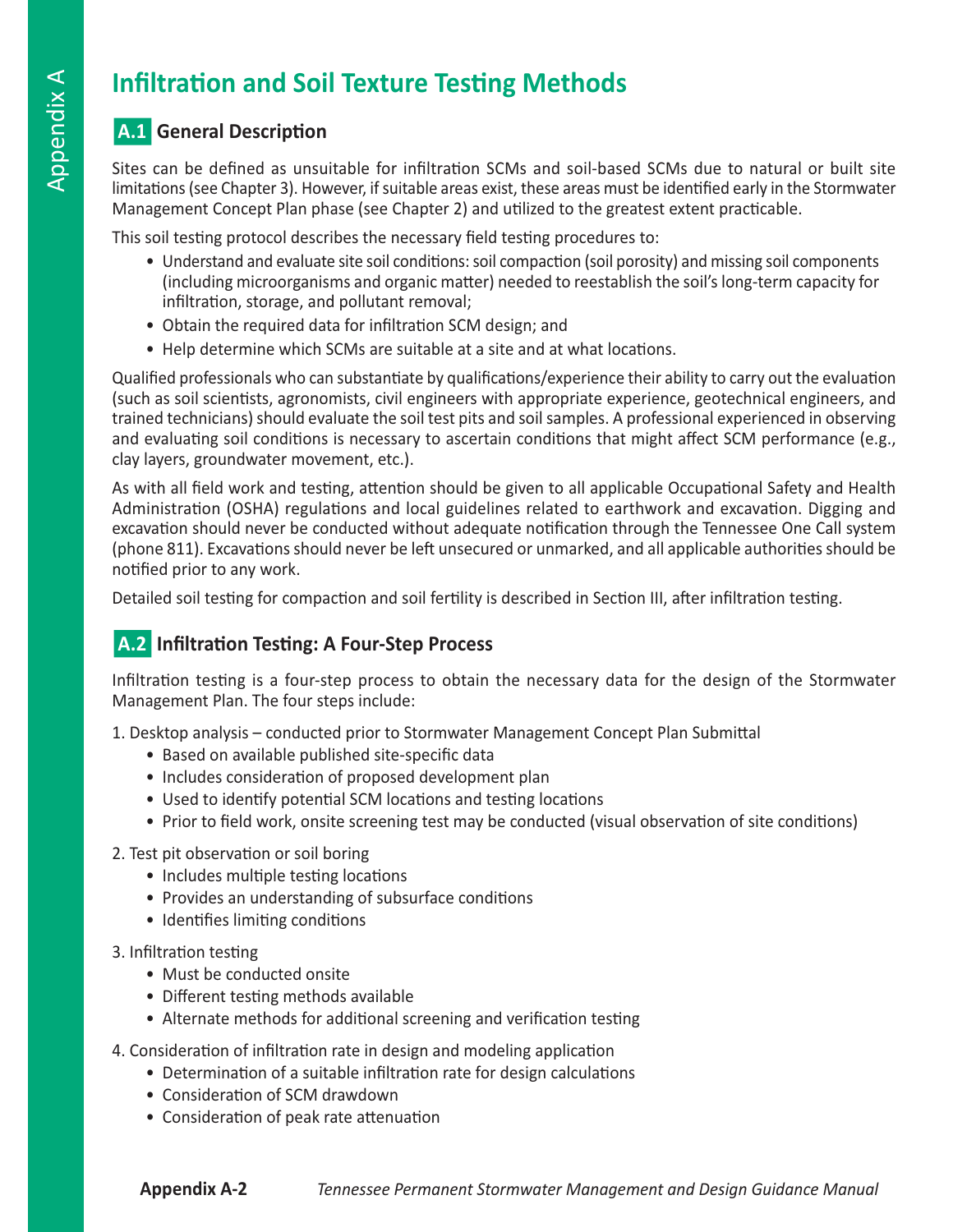## **Step 1. Desktop Analysis**

Step 1, Desktop Analysis, should be conducted early in the Stormwater Management Concept Plan phase of the project (and prior to concept stormwater management plan submission to the local stormwater program). Information developed in the desktop analysis will focus on information gathering during site visits and inform the Concept Stormwater Management Plan. Following the Desktop Analysis, the design team should have a preliminary understanding of potential SCM locations prior to detailed soil testing. The design team should conduct detailed testing as early as possible during the Preliminary Stormwater Management Plan phase. If indicated by the testing results, adjustments to the design should be made. The designer may need to adjust the site layout and grading to incorporate the results of detailed soil testing and to achieve necessary infiltration results.

Prior to performing testing and developing a detailed site plan, existing conditions at the site should be inventoried and mapped including, but not limited to:

- Existing mapped individual soils and USDA hydrologic soil group classifications, which can be found on USDA Web Soil Survey website (websoilsurvey.sc.egov.usda.gov);
- Existing geology, including the locations of any dikes, faults, fracture traces, solution cavities, landslide prone strata, or other features of note;
- Existing streams (perennial and intermittent, including intermittent swales), water bodies, wetlands, hydric soils, floodplains, alluvial soils, stream classifications, headwaters, and first-order streams;
- Existing topography, slope, and drainage patterns;
- Existing and previous land uses; and
- Other natural or manmade features or conditions that may impact design, such as past uses of site, existing nearby structures (buildings, walls), etc.

A Concept Site Layout Plan for development should be evaluated, including:

- The concept grading plan and areas of cut and fill;
- The locations of other features of note such as utility rights-of-way, water and sewer lines, etc.;
- Existing data such as structural borings, drillings, and geophysical testing; and
- The proposed locations of development features (buildings, roads, utilities, walls, etc.).

In step 1, the designer should determine the potential locations of infiltration SCMs. The approximate locations of these SCMs should be indicated on the proposed development plan and should serve as the basis for the location and number of tests to be performed onsite following Concept Stormwater Management Plan approval, where applicable.

Note: If the proposed development plan is located in areas that may otherwise be suitable for SCM location, or if the proposed grading plan is such that potential SCM locations are eliminated, the designer is strongly encouraged to revisit the proposed layout and grading plan and adjust the development plan as necessary. Full build-out of areas suitable for infiltration SCMs should not preclude the use of SCMs for runoff reduction.

## **Step 2. Test Pits**

A test pit allows visual observation of the soil horizons and overall soil conditions both horizontally and vertically in that portion of the site. A large number of test pit observations can be made across a site at a relatively low cost and in a short time period. The use of soil borings as a substitute for test pits may be necessary in areas where existing pavement or structure precludes a test pit excavation. Visual observation is narrowly limited in a soil boring and the soil horizons cannot be observed in-situ, but must be observed from the extracted borings. Borings and other procedures, however, may be substituted for test pits if necessary because of site constraints.

A test pit typically consists of a backhoe-excavated trench, 2½ to 3 feet wide, to a depth of between 72 inches and 90 inches, or until bedrock or fully saturated conditions are encountered. The trench should be benched at a depth of 2 to 3 feet for access and/or infiltration testing.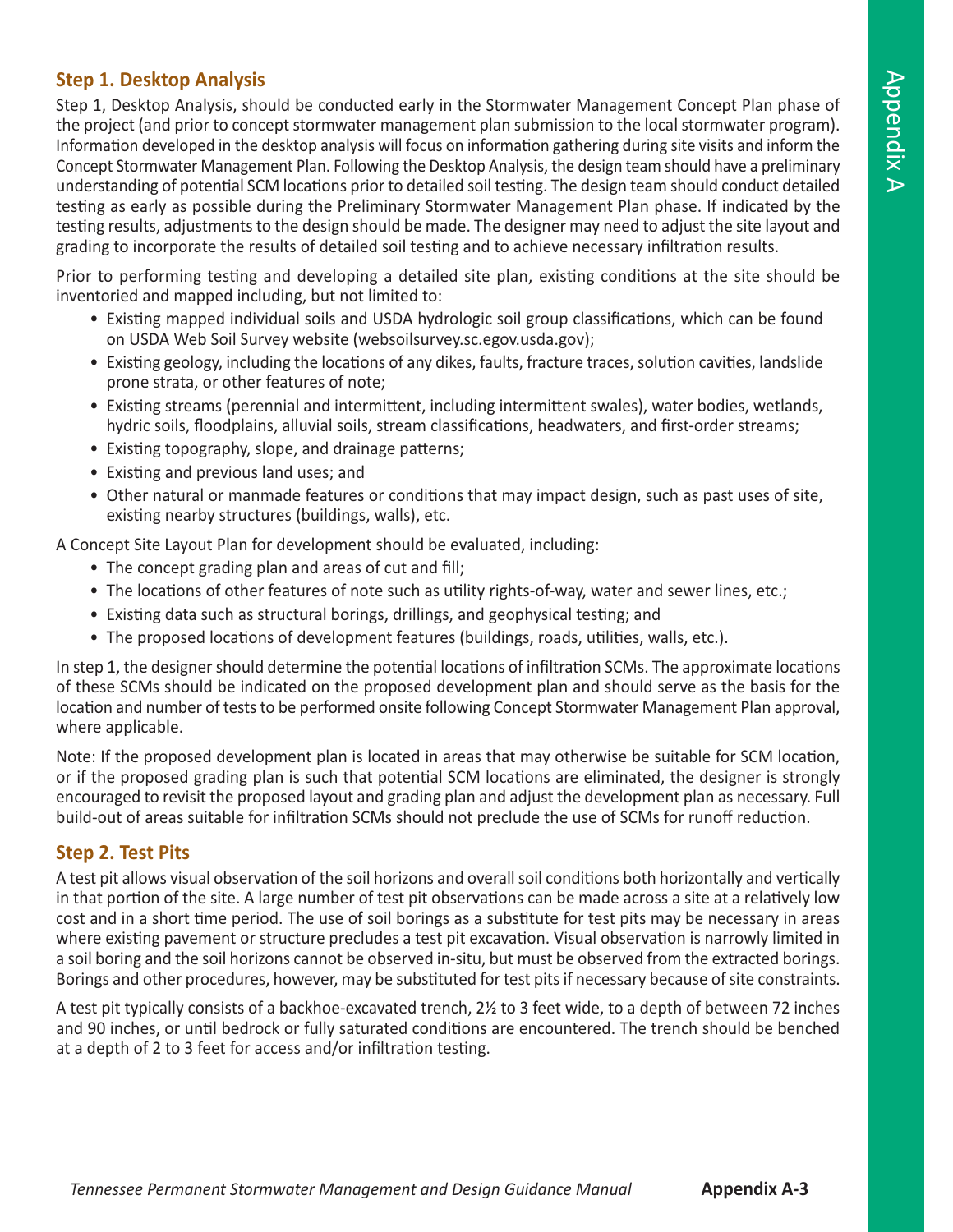The recommended number of test pits or standard soil borings for a site is based on existing soil data availability and proposed infiltration SCM location, and has been listed below.

- 1. Sites where NRCS soil data is available:
	- a. utilize NRCS soil data testing for site-wide design purposes;
	- b. and soil testing on a twenty-five feet master-grid for locations of proposed infiltration SCM installations.
- 2. Sites where NRCS soil data is unavailable, or soils have either been classified as urban or have been disturbed since the NRCS survey:
	- a. soil testing on a one hundred (100) feet master-grid system for site-wide design purposes;
	- b. and soil testing on a twenty-five feet master-grid for site locations of proposed infiltration SCM installations.

At each test pit or boring, the following conditions shall be noted and described. Depth measurements should be described as depth below the ground surface:

- Identification and depth of soil horizons (upper and lower boundary)
- Soil texture and color for each horizon
- Color patterns (mottling) and observed depth
- Depth to water table
- Depth to bedrock
- Observance of pores or roots (size, depth)
- Estimated type and percentage of coarse fragments
- Hardpan or limiting layers
- Strike and dip of horizons (especially lateral direction of flow at limiting layers)
- Additional comments or observations

The sample soil log form at the end of this protocol may be used for documentation of each test pit.

At the designer's discretion, soil samples may be collected at various horizons for additional laboratory analysis. Following testing, the test pits should be refilled with the original soil and the surface replaced with the original topsoil. A test pit should never be accessed if soil conditions are unsuitable for safe entry, or if site constraints preclude entry. OSHA regulations must always be observed.

It is important that the test pit or boring provide information related to conditions at or near the bottom of the proposed infiltration SCM. If the SCM depth will be greater than 90 inches below existing grade, deeper excavation will be required. However, such depths are discouraged, as infiltration rates tend to decrease with depth until weathered bedrock is encountered. Except for surface discharge SCMs (filter strips, etc.), the designer is cautioned regarding the proposal of systems that are significantly lower than the existing topography. The suitability for infiltration may decrease, and risk factors are likely to increase. The designer should reduce grading and earthwork as needed to reduce site disturbance and compaction.

The recommendations above are guidelines. Additional tests should be conducted if local conditions indicate significant variability in soil types, geology, water table levels, bedrock, topography, etc. Similarly, uniform site conditions may indicate that fewer test pits are required. Excessive testing and disturbance of the site prior to construction are not recommended. Designers must also check with the local stormwater program for any additional requirements they may have related to the type, number and location of soil testing.

## **Step 3. Infiltration (Soil Absorption) Tests**

A variety of field tests exist for determining the infiltration capacity of soil. Laboratory tests for infiltration are strongly discouraged, as a homogeneous laboratory sample does not represent field conditions. Tests should not be conducted in the rain or within 24 hours following significant rainfall events (greater than 0.5 inches), or when the temperature is below freezing. It is recommended that at least one infiltration test be conducted at the proposed bottom elevation of an infiltration SCM, and a minimum of two tests conducted per test pit. The designer may elect to test two different elevations to allow flexibility in SCM design. Based on observed field conditions, the designer may elect to modify the proposed bottom elevation of a SCM. Personnel conducting infiltration tests should be prepared to adjust test locations and depths depending on observed conditions.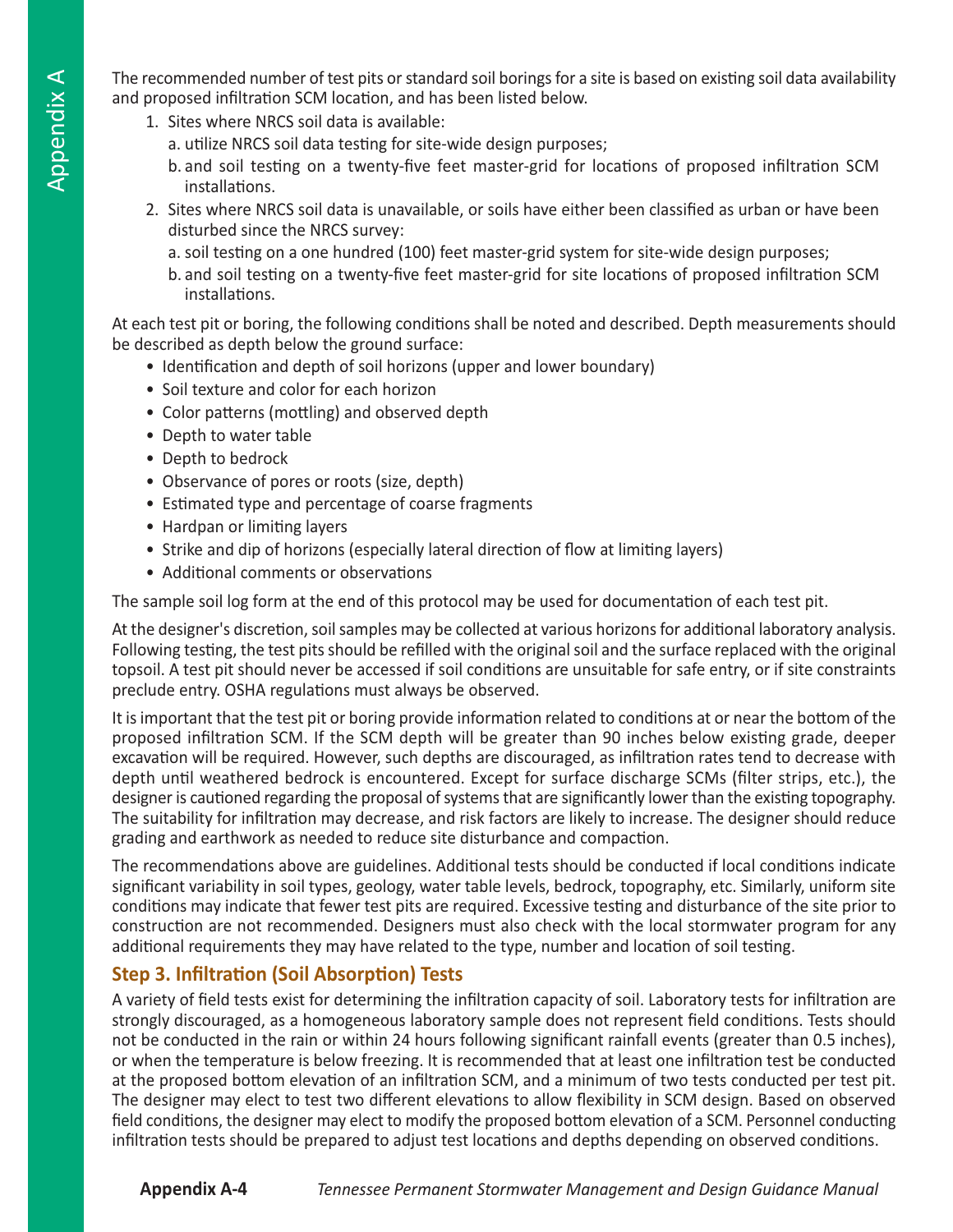Methodologies discussed in this protocol include:

- Double-ring infiltrometer tests
- Percolation tests

A double-ring infiltrometer test estimates the vertical movement of water through the bottom of the test area. The outer ring helps to reduce the lateral movement of water in the soil. A percolation test allows water movement through both the bottom and sides of the test area.

For infiltration basins, it is recommended that an infiltration test be carried out with a double-ring infiltrometer (not a percolation test) to determine the saturated hydraulic conductivity rate. This precaution is taken to account for the fact that only the surface of the basin functions to infiltrate, as measured by the test. In addition, tests should "not be conducted in the rain, within 24 hours of significant rainfall events (> 0.5 inches), or when the temperature is below freezing" (SEMCOG 2008).

### **a. Methodology for Double-Ring Infiltrometer Field Test**

A double-ring infiltrometer consists of two concentric metal rings. The rings are driven into the ground and filled with water. The outer ring helps to prevent divergent flow. The drop in water level or volume in the inner ring is used to calculate an infiltration rate. The infiltration rate is determined as the amount of water per surface area and time unit that penetrates the soils. The diameter of the inner ring should be approximately 50 percent to 70 percent of the diameter of the outer ring, with a minimum inner ring size of 4 inches, preferably much larger. Double-ring infiltrometer testing equipment designed specifically for that purpose may be purchased. However, field testing for SCM design may also be conducted with readily available materials.

#### **Equipment for double-ring infiltrometer test:**

- Two concentric cylinder rings 6 inches or greater in height. Inner-ring diameter equal to 50 percent to 70 percent of outer-ring diameter (i.e., an 8-inch ring and a 12-inch ring). Material typically available at a hardware store may be acceptable.
- Water supply
- Stopwatch or timer
- Ruler or metal measuring tape
- Flat wooden board for driving cylinders uniformly into soil
- Rubber mallet
- Log sheets for recording data

#### **Procedure for double-ring infiltrometer test:**

- Prepare level testing area. This should be at or close to the proposed SCM location bed bottom.
- Place outer ring in place; place flat board on ring and drive ring into soil to a minimum depth of 2 inches.
- Place inner ring in center of outer ring; place flat board on ring and drive ring into soil a minimum of 2 inches. The bottom rim of both rings should be at the same level.
- The test area should be presoaked immediately prior to testing. Fill both rings with water to water level indicator mark or rim at 30-minute intervals for 1 hour. The minimum water depth should be 4 inches. The drop in the water level during the last 30 minutes of the presoaking period should be applied to the following standard to determine the time interval between readings:
	- If water level drop is 2 inches or more, use 10-minute measurement intervals.
	- If water level drop is less than 2 inches, use 30-minute measurement intervals.
- Obtain a reading of the drop in water level in the center ring at appropriate time intervals. After each reading, refill both rings to water level indicator mark or rim. Measurement to the water level in the center ring shall be made from a fixed reference point and shall continue at the interval determined until a minimum of eight readings are completed or until a stabilized rate of drop is obtained, whichever occurs first. A stabilized rate of drop means a difference of  $\frac{1}{4}$  inch or less of drop between the highest and lowest readings of four consecutive readings.
- The drop that occurs in the center ring during the final period or the average stabilized rate, expressed as inches per hour, shall represent the infiltration rate for that test location.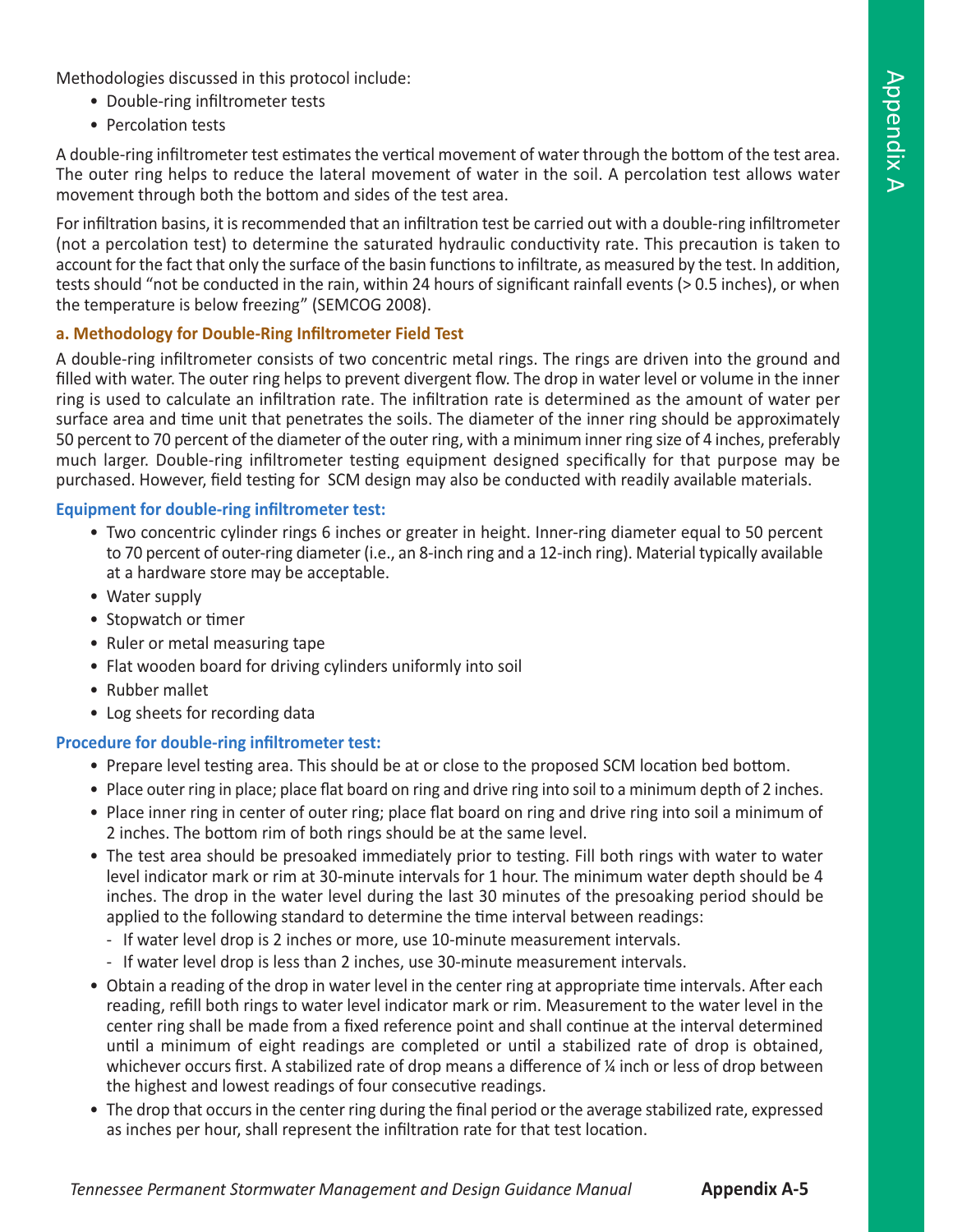## **b. Methodology for Percolation Test**

## **Equipment for percolation test:**

- Post hole digger or auger
- Water supply
- Stopwatch or timer
- Ruler or metal measuring tape
- Log sheets for recording data
- Knife blade or sharp-pointed instrument (for soil scarification)
- Course sand or fine gravel
- Object for fixed-reference point during measurement (nail, toothpick, etc.)

## **Procedure for percolation test:**

This percolation test methodology is based largely on traditional onsite sewage investigation of soils:

- Prepare level testing area.
- Prepare hole having a uniform diameter of 6 to 10 inches and a depth of 8 to 12 inches. The bottom and sides of the hole should be scarified with a knife blade or sharp-pointed instrument to completely remove any smeared soil surfaces and to provide a natural soil interface into which water may percolate. Loose material should be removed from the hole.
- (Optional) Two inches of coarse sand or fine gravel may be placed in the bottom of the hole to protect the soil from scouring and clogging of the pores.
- Test holes should be presoaked immediately prior to testing. Water should be placed in the hole to a minimum depth of 6 inches over the bottom and readjusted every 30 minutes for 1 hour. Between June 1 and December 31, the presoak should be conducted for 2 hours to simulate saturated spring conditions.
- The drop in the water level during the last 30 minutes of the final presoaking period should be applied to the following standard to determine the time interval between readings for each percolation hole:
	- If water remains in the hole, the interval for readings during the percolation test should be 30 minutes.
	- If no water remains in the hole, the interval for readings during the percolation test may be reduced to 10 minutes.
	- After the final presoaking period, water in the hole should again be adjusted to a minimum depth of 6 inches and be readjusted when necessary after each reading. A nail or marker should be placed at a fixed reference point to indicate the water refill level. The water level depth and hole diameter should be recorded.
- Measurement to the water level in the individual percolation holes should be made from a fixed reference point and should continue at the interval determined from the previous step for each individual percolation hole until a minimum of eight readings are completed or until a stabilized rate of drop is obtained, whichever occurs first. A stabilized rate of drop means a difference of ¼ inch or less of drop between the highest and lowest readings of four consecutive readings.
- The drop that occurs in the percolation hole during the final period, expressed as inches per hour, shall represent the percolation rate for that test location.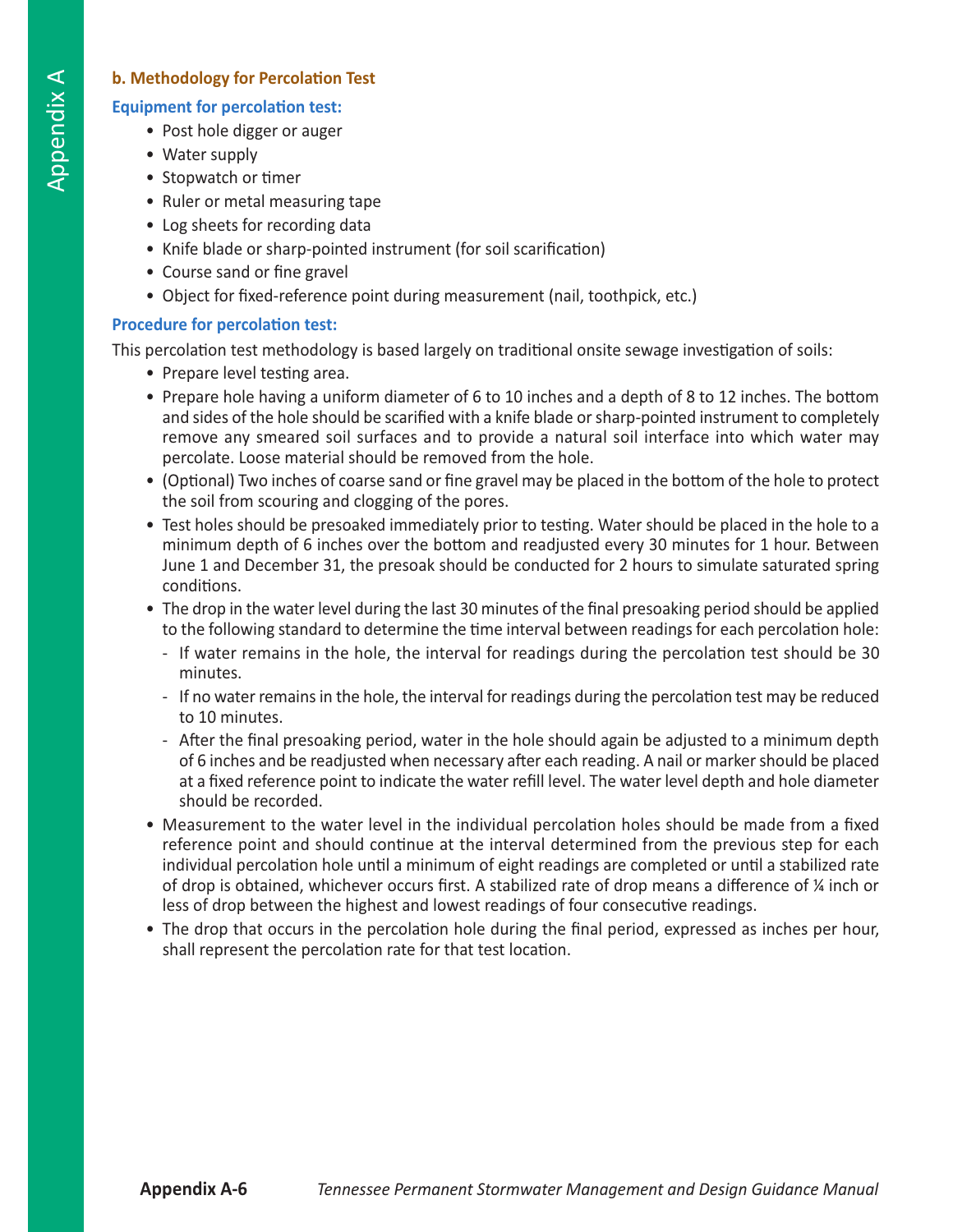## **Step 4. Consideration of Infiltration Rate in Design and Modeling Application**

Infiltration systems can be modeled similarly to traditional detention basins. The marked difference with modeling infiltration systems is the inclusion of the infiltration rate, which can be considered as another outlet. For modeling purposes, it is convenient to develop infiltration rates that vary (based on the infiltration area provided as the system fills with runoff) for inclusion in the Stage-Storage-Discharge table.

Alternate tests or investigations can be used for verification. For instance, if the final SCMs are not located precisely over the test locations, alternate testing or investigations can be used to verify that the soils are the same as the soils that yielded the earlier results. However, the design team should document these verification test results or investigations. Other testing methods are acceptable to assess a soil's suitability for infiltration for early screening and occasionally for verification. Only professionals with substantiated qualifications may carry out verification procedures.

## **A.3 General Description**

Other soil tests are extremely useful when the design team needs to identify the better soils on a site – both for SCMS (structural, preventive, and restorative) and for landscape plantings. Tests for bulk density, contamination, texture class, organic matter content, and pH should be conducted before designing SCMs with vegetation or before specifying plants in restorative SCMs such as cover change, and before designing and planting ornamental landscapes.

### **A.3.1 Soil Compaction – Bulk Density Tests**

### **A.3.1.1 Purpose of Bulk Density Tests**

Bulk density tests can help determine the relative compaction of soils before and after site disturbance and/or restoration. These tests measure the level of compaction of a soil as an indicator of a soil's ability to absorb water. Disturbed and urbanized sites often have very high bulk densities. These soils have limited ability to absorb rainfall and therefore have high rates of stormwater runoff. Both the use of deep-rooted vegetation and the restoration of soil structure, missing chemical components, and living soil organisms can lower soil bulk density and improve the site's ability to absorb rainfall and reduce runoff.

Macropores occur primarily in the upper soil horizons and are formed by plant roots (both living and decaying), soil animals, bacteria and fungi, weathering processes caused by the movement of water, the freeze-thaw cycle, soil shrinkage due to desiccation of clays, chemical processes, and other mechanisms. These macropores are a critical method to infiltrate water and exchange atmospheric gases, both oxygen and carbon dioxide, under natural conditions. Good engineering and design should maintain or restore these macropores during construction of site SCMs.

## **A.3.1.2 Relationship of Soil Type to Bulk Density**

A major indicator for compacted soil is bulk density, which is calculated as the dry weight of soil divided by its volume. Bulk density is important because it reflects the soil's ability to function for structural support, water and solute movement, and soil aeration. In general, higher bulk density of a soil correlates to a lower infiltration rate and a higher stormwater runoff volume.

Different soil types have different bulk densities:

- Maximum allowable bulk densities for sustainable soil management are based on 95 percent of the bulk density value at which growth limitations are expected for an average range of plant material, as described by Daddow and Warrington (1983).
- While these requirements are expressed as maximum allowable bulk densities, it is important to note that densities that are too low can also cause problems, especially for lawn areas or steep slopes.

To calculate the maximum allowable bulk density for a soil:

- Obtain a laboratory analysis of the sand, silt, and clay percentages as well as existing bulk density.
- Refer to Table A.1 to determine the ideal bulk density for a determined soil texture.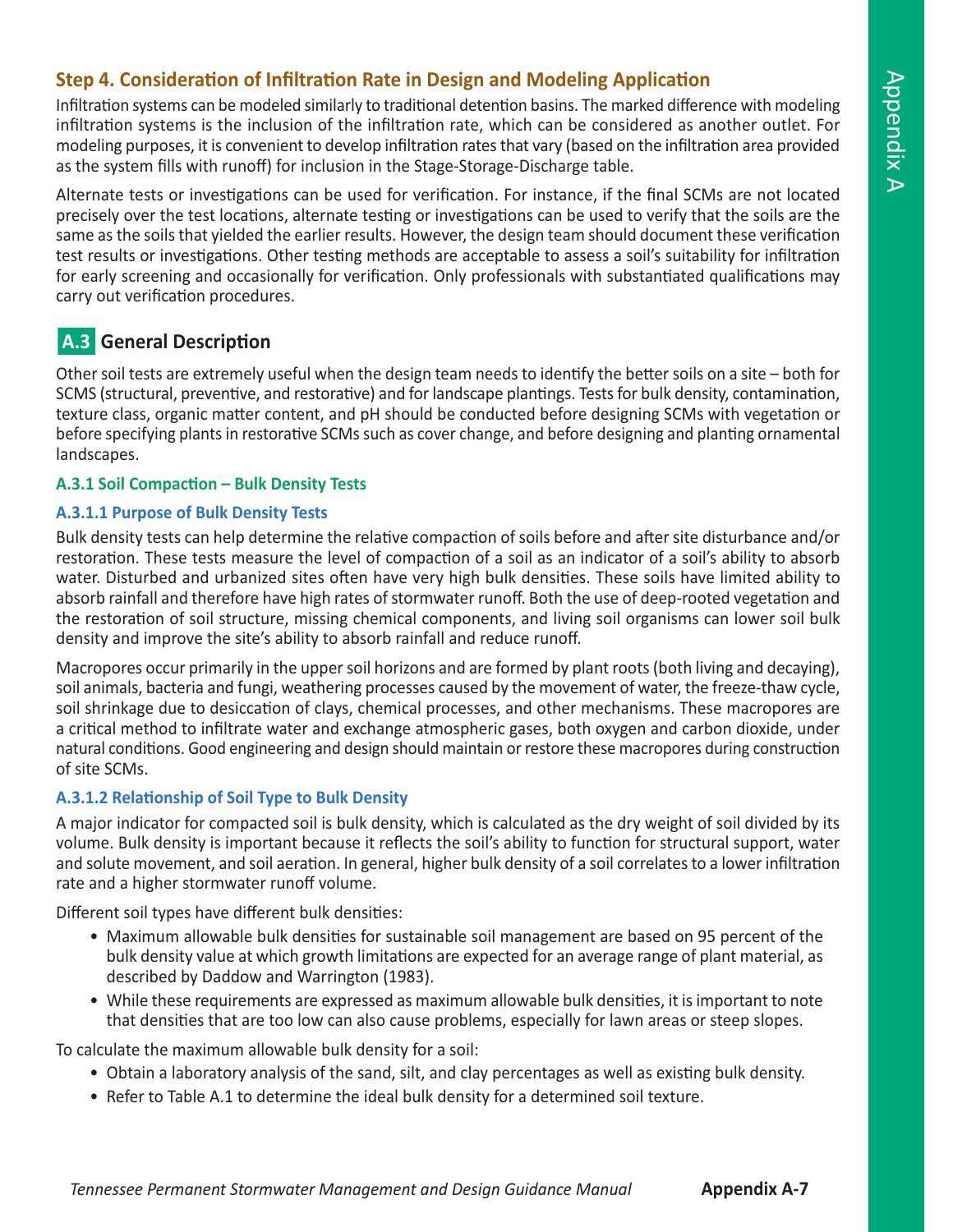### **Table A.1: Soil Textures and Bulk Densities.**

| <b>Soil Texture</b>                                        | <b>Ideal Bulk Densities</b><br>(g/cm <sup>3</sup> ) | <b>Bulk Densities that may</b><br>affect root growth $(g/cm3)$ | <b>Bulk Densities that restrict</b><br>root growth $(g/cm3)$ |
|------------------------------------------------------------|-----------------------------------------------------|----------------------------------------------------------------|--------------------------------------------------------------|
| Sands, loamy sands                                         | < 1.60                                              | 1.69                                                           | >1.80                                                        |
| Sandy loams, loams                                         | < 1.40                                              | 1.63                                                           | >1.80                                                        |
| Sandy clay loams, loams, clay loams                        | < 1.40                                              | 1.60                                                           | >1.75                                                        |
| Silts, silt loams                                          | < 1.30                                              | 1.60                                                           | >1.75                                                        |
| Silt loams, silty clay loams                               | < 1.10                                              | 1.55                                                           | >1.65                                                        |
| Sandy clays, silty clays, some clay<br>loams (35-45% clay) | < 1.10                                              | 1.49                                                           | >1.58                                                        |
| Clays (>45% clay)                                          | < 1.10                                              | 1.39                                                           | >1.47                                                        |

## **A.3.1.3 Procedures for Bulk Density Tests**

Various procedures are available to conduct bulk density tests, including a procedure developed by USDA. website:

## http://www.nrcs.usda.gov/Internet/FSE\_DOCUMENTS/nrcs142p2\_050957.pdf

The density measurements should be carried out in conjunction with a soil texture analysis. Sandy soils infiltrate well, but tend to have a somewhat higher bulk density than finer soils. Experienced personnel can perform the texture analysis manually onsite.

#### **A.3.2. Soil Contamination**

Contaminated sites have a wide range of complexity, primarily dependent on previous, existing, and proposed land use. Land development at brownfield sites normally occurs in three stages:

- 1. Site assessment
- 2. Site remediation
- 3. Redevelopment

## **Step 1. Site Assessment**

- a. Develop a preliminary survey to determine the presence of contaminants.
- b. Develop a plan to sample, measure, and monitor the site.
- c. Conduct special tests to determine the type and degree of contamination.
- d. Specialists such as soil scientists, geologists, chemists, hydrologists, and engineers should be consulted. The design team with expert help can then develop a Site Remediation Plan.

## **Step 2. Site Remediation**

Typical site remediation uses earth-moving solutions to address soil and groundwater contamination. How stormwater is managed depends largely on how the site was remediated. Contaminated soil can be completely removed from the site, isolated and capped, or blended with clean soil so that it meets state standards for public health and safety. Assessment and cleanup of properties must conform to the requirements of both U.S. Environmental Protection Agency (USEPA) and Tennessee state requirements.

For more information on site remediation, go to the TDEC Division of Remediation website:

http://www.tn.gov/environment/dor/

## **Step 3. Redevelopment**

After the environmental concerns are addressed through cleanup or institutional controls, assessment is complete, and the appropriate actions taken, plans must be developed for resolving unacceptable environmental risks and integrating solutions into the development plans. Contact economic development staff of local, state, and federal agencies to determine possible financial and technical resources available to help with planning and financing brownfield redevelopment.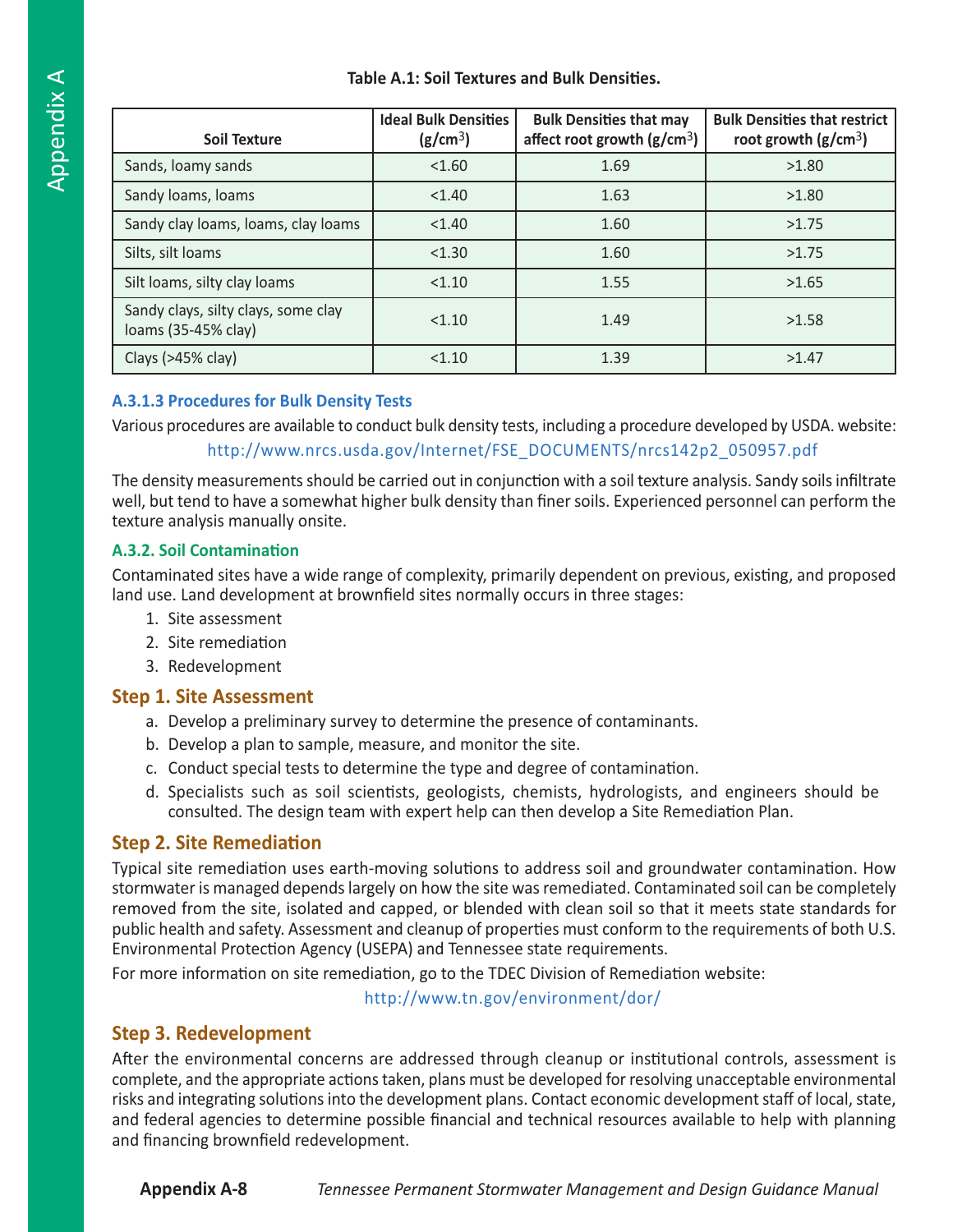#### **A.3.3. Soil Texture, Organic Matter Content, Nutrient Levels, and pH**

It is recommended that soils be amended based on information provided by the results of soil tests for the following parameters - texture class, organic matter content, nutrient deficiencies, and pH:

- Take soil samples from representative areas on the site.
- Do not mix these soils together.
- Test each individual sample for texture class, organic matter content, nutrient levels, and pH.
- Send samples to your local University of Tennessee Extension Office for analysis. Website:

https://extension.tennessee.edu/Pages/Office-Locations.aspx

Also see the Soil, Plant and Pest Center for soil testing information:

https://ag.tennessee.edu/spp/Pages/soiltesting.aspx

• Results should be interpreted by a professional soil scientist or USDA Extension Service expert. (Laboratory tests often include professional interpretation of results and recommendations.)

Please note: Sands and soils based off of limestone parent material are calcareous and therefore basic. You cannot permanently amend limestone-based soils with sulfur to reduce pH. Some soils are amendable, but calcareous soils are not. Elemental sulfur, with the help of bacteria, will work to decrease the pH for a little while (+/-5 years), but the pH will increase again and plants will turn yellow and die unless more sulfur is added in perpetuity. Helpful hint: know if local soils are limestone based and make sure plant material can handle the high pH. This is easier than playing soil alchemy.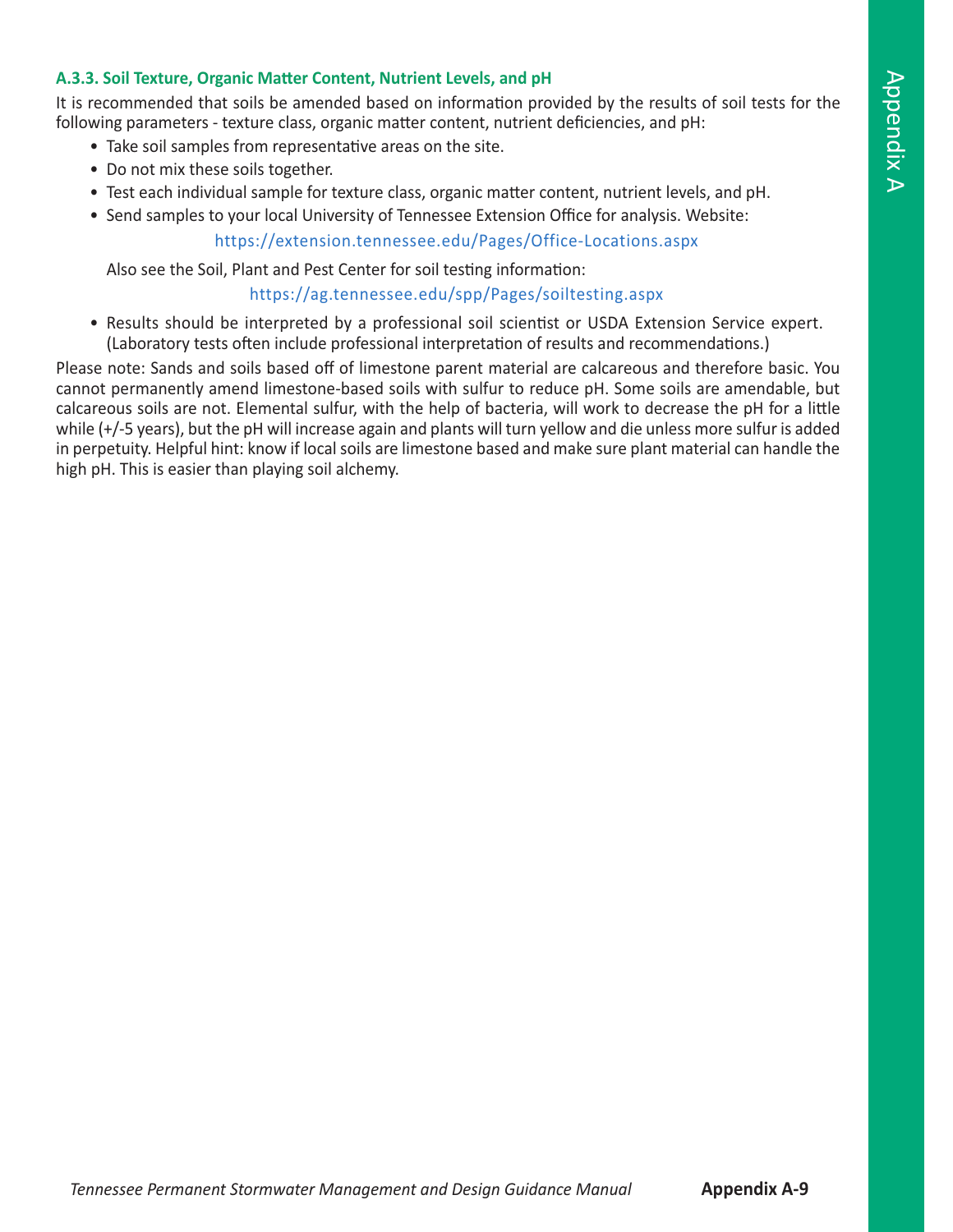## A.4 Sample Soil Log

|                         |            |                      |  | Comments                              |  |  |  |  |  |  |  |
|-------------------------|------------|----------------------|--|---------------------------------------|--|--|--|--|--|--|--|
|                         |            |                      |  | Depth to<br>Water                     |  |  |  |  |  |  |  |
| Equipment Used:         | Weather:   |                      |  | Depth to<br>Bedrock                   |  |  |  |  |  |  |  |
|                         |            |                      |  | Pores, Roots, Rock<br>Structure       |  |  |  |  |  |  |  |
|                         |            |                      |  | Color Patterns                        |  |  |  |  |  |  |  |
| Elevation:              | Land Use:  |                      |  | Soil Color                            |  |  |  |  |  |  |  |
|                         |            |                      |  | Type, Size, Coarse<br>Fragments, etc. |  |  |  |  |  |  |  |
| Date:                   | Soil Type: |                      |  | Soil Textural<br>Class                |  |  |  |  |  |  |  |
|                         |            |                      |  | Lower<br>Boundary                     |  |  |  |  |  |  |  |
|                         |            |                      |  | Upper<br>Boundary                     |  |  |  |  |  |  |  |
| Tested by:<br>Test Pit: | Geology:   | Additional comments: |  | Horizon                               |  |  |  |  |  |  |  |